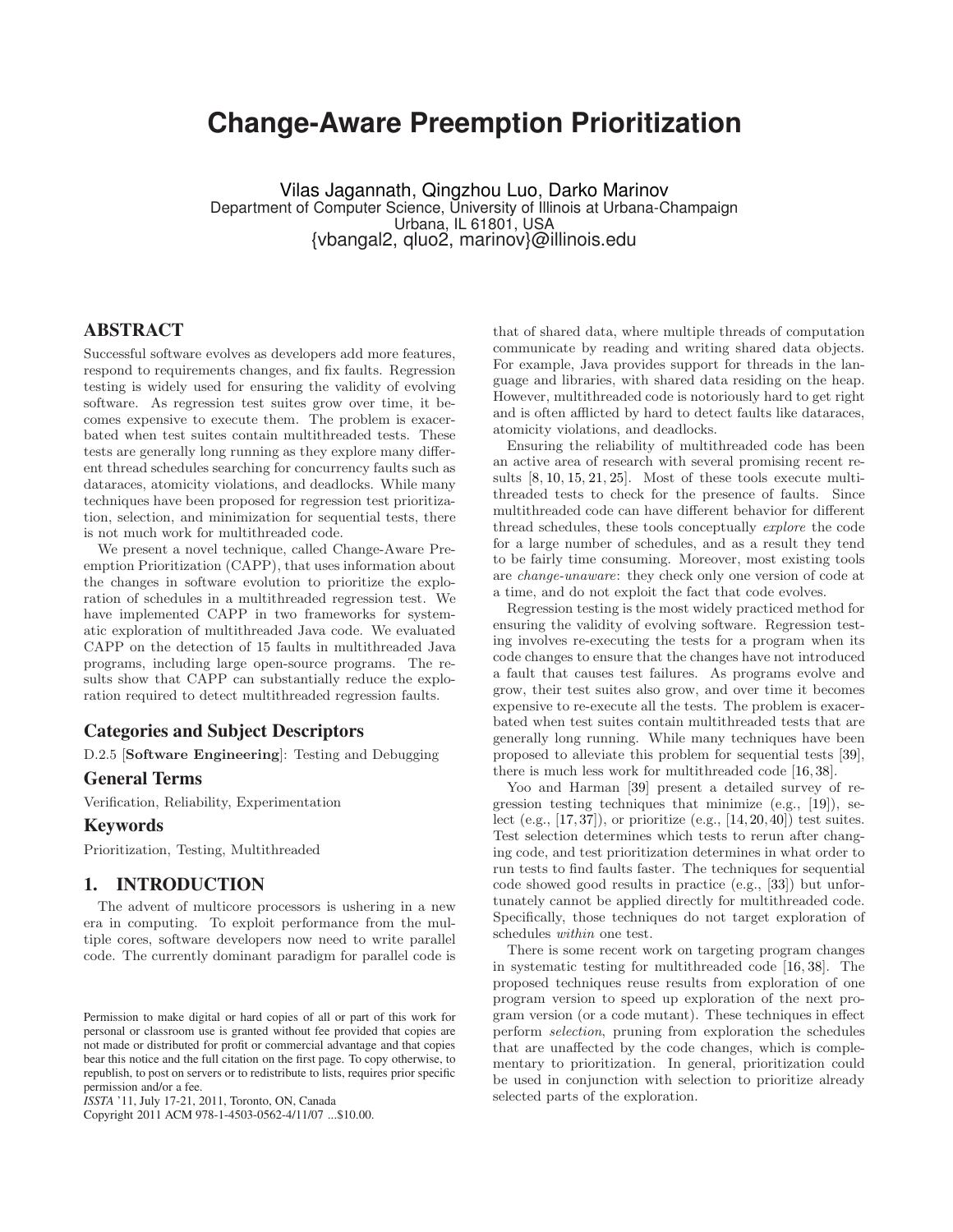```
1 public void filterWrite(NextFilter nextFilter,
                      2 IoSession session,
3 WriteRequest writeRequest)
4 throws Exception {
 5 ...
6 flushWithoutFuture();
 7 ...
8 }
9 public void flushWithoutFuture() {
10 Queue<Object> bufferQueue = getMessageQueue();
11 for (::) {
12 Object encodedMessage = bufferQueue.poll();
13 if (encodedMessage == null) {
14 break;
15 }
16 // Flush only when the buffer has remaining.
17 if (!(encodedMessage instanceof loBuffer) ||
18 ((IoBuffer) encodedMessage).hasRemaining()) {
19 SocketAddress destination = writeRequest.getDestination();
20 WriteRequest writeRequest = new EncodedWriteRequest(
             encodedMessage, null, destination);
21 nextFilter.filterWrite(session, writeRequest);
_{22}23 }
24}
```
<span id="page-1-3"></span>Figure 1: Code snippet from Mina revision 912148

<span id="page-1-0"></span>This paper makes the following contributions:

Technique: We propose a new technique, called *Change-Aware Preemption Prioritization (CAPP)*, that uses information about the changes in software evolution to prioritize the exploration of schedules in a multithreaded regression test. The goal of CAPP is to find a fault faster if one exists. Our technique decides in what order to explore thread schedules based on how test exploration dynamically encounters changed code.

Heuristics: CAPP is a general technique that can be instantiated with different definitions of code changes and scheduling choices to prioritize. We present 14 heuristics that consider changes at the level of source-code lines/statements, methods, classes, or fields affected by the change, and consider prioritizing scheduling choices based on whether all or only some executing threads are executing changed code.

Implementation: We have implemented CAPP in two frameworks for systematic exploration of multithreaded Java code. Java PathFinder (JPF) [\[22,](#page-10-15) [36\]](#page-10-16) is a widely used tool for checking Java code. JPF performs a stateful search, with checkpointing and restoration of program state to explore thread schedules, and with state comparison to prune the search. ReEx is a tool that we implemented following the ideas from CHESS [\[25\]](#page-10-4). ReEx performs a stateless search, with re-execution to establish a program state to explore thread schedules, and with no state comparison.

Evaluation: We evaluated CAPP and its heuristics on the detection of 15 faults in multithreaded Java code, including some large open-source programs. Our evaluation addresses the following research questions:

- RQ1: How much reduction in exploration cost does CAPP provide over change-unaware techniques?
- RQ2: How do the heuristics compare with each other?
- RQ3: How do the results compare across stateful/stateless exploration?
- RQ4: How do the results compare across default/randomized search order?

| 1              | public void filterWrite(NextFilter nextFilter,          |
|----------------|---------------------------------------------------------|
| $\overline{2}$ | loSession session.                                      |
| 3              | WriteRequest writeRequest)                              |
| $\overline{4}$ | throws Exception $\{$                                   |
| 5              | .                                                       |
| 6              | $Queue <$ Object $>$ bufferQueue $=$ getMessageQueue(); |
| $\overline{7}$ | while $(!bufferQueue.isEmpty())$ {                      |
| 8              | Object encodedMessage $=$ bufferQueue.poll();           |
| 9              | // Flush only when the buffer has remaining.            |
| 10             | <b>if</b> (!(encodedMessage instanceof loBuffer)        |
| 11             | $((IoBuffer) encoded Message).hasRemaining())$          |
| 12             | $future = new DefaultWriteFuture(session);$             |
| 13             | nextFilter.filterWrite(session, writeRequest);          |
| 14             |                                                         |
| 1.5            |                                                         |
| 16             |                                                         |
| 17             |                                                         |

<span id="page-1-1"></span>Figure 2: Code snippet from Mina revision 912149

<sup>1</sup> class FilterWriteThread extends Thread {

2 ...  $3$  int result  $= 0$ : 4 ...  $5$  public void run() {  $6$  try { 、<br>pc.filterWrite(nextFilter, session, writeRequest); 8 ... 9 } catch (Exception e) 10 e.printStackTrace();<br>11 result = 1  $result = 1$ ; 12 } 13 }  $14$ 15 16 @Test <sup>17</sup> public void testFilterWriteThreadSafety() { 18 19 FilterWriteThread fwThread1 = new FilterWriteThread(...); 20 FilterWriteThread fwThread2 = new FilterWriteThread(...); 21 fwThread1.start(); fwThread2.start();<br>22 fwThread1.join(): fwThread2.join(): fwThread1.join(); fwThread2.join(); 23 assertEquals(0, fwThread1.result); 24 assertEquals(0, fwThread2.result); 25 }

#### <span id="page-1-4"></span>Figure 3: Multithreaded regression test for Mina

In short, the results show that CAPP can substantially reduce the exploration cost required to detect multithreaded regression faults, and there are interesting variations in cost among heuristics, stateful/stateless search, and default/randomized search order.

#### **2. EXAMPLE**

We illustrate how CAPP works through an example of a real code evolution of Apache Mina [\[1\]](#page-10-17). Figures [1](#page-1-0) and [2](#page-1-1) show code snippets from two consecutive revisions of Mina. In the newer revision, 912149, developers inlined the invocation of the method flushWithoutFuture into the method filterWrite and further changed the loop condition to use the predicate !bufferQueue.isEmpty(). While performing these changes, the developers also removed the null check for encodedMessage (lines [13-](#page-1-2)[15](#page-1-3) in Figure [1\)](#page-1-0).

These changes in fact introduce a fault caused by an atomicity violation: if a preemption occurs after a thread has checked !bufferQueue.isEmpty() and before it calls buffer-Queue.poll(), another thread could remove elements from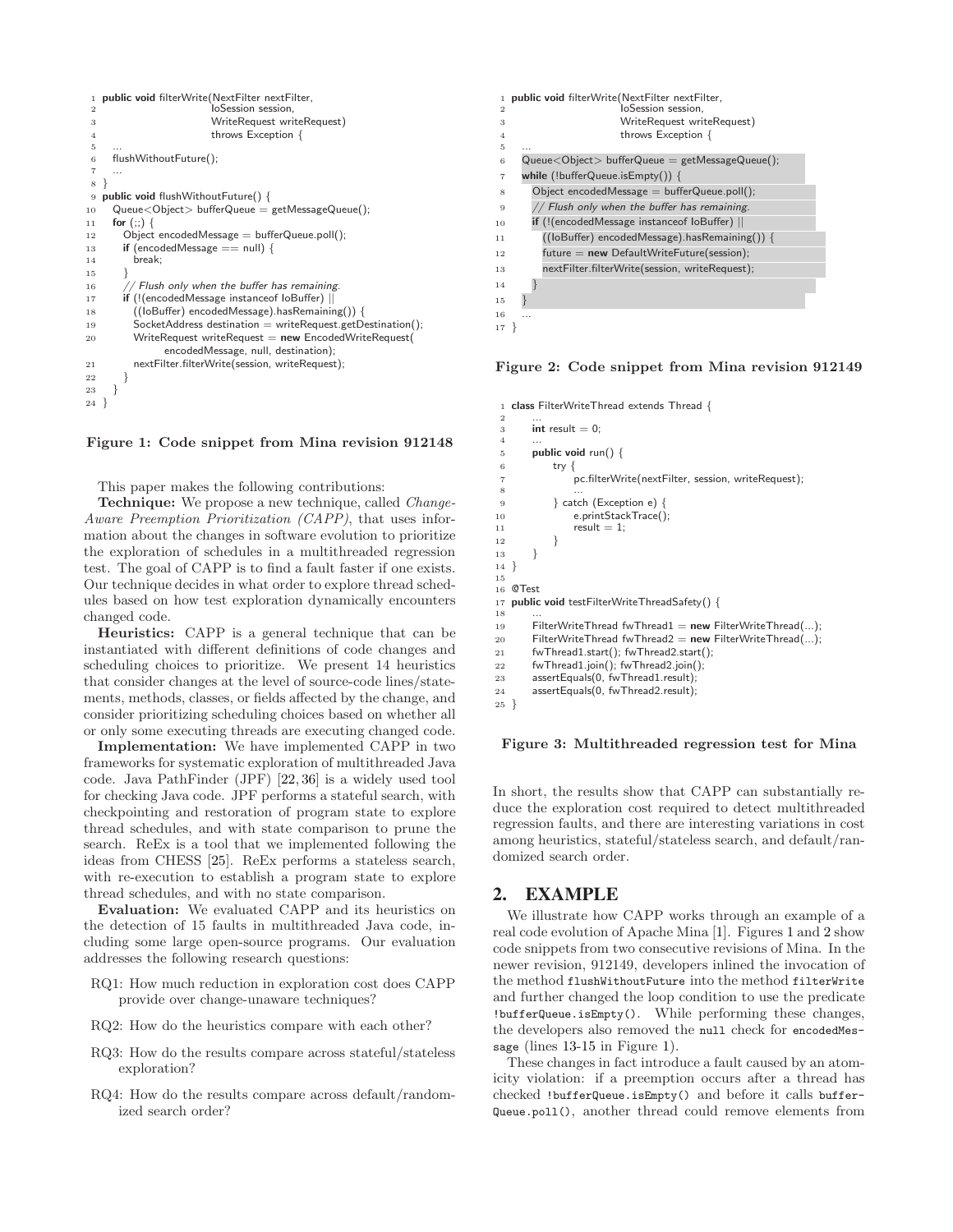the bufferQueue, and encodedMessage could be assigned null, which will result in a NullPointerException. This issue was reported in Mina's issue tracking system (DIRMINA-803 [\[1\]](#page-10-17)) and corrected since then.

Figure [3](#page-1-4) shows a multithreaded test that exercises the changed code. This test creates two threads that call the faulty filterWrite method. Suppose that a Mina developer were to run this test after making the change to revision 912149. The sooner the test reveals the fault, the easier it is for the developer to debug [\[30\]](#page-10-18).

However, this test reveals the fault in only a small number of its many possible schedules. Ideally, the test should be explored for all (non-equivalent) schedules to guarantee detection of the NullPointerException, but exploring all schedules can be very expensive. Even using advanced testing techniques to reduce the number of schedules, such as iterative context bounding from CHESS [\[25\]](#page-10-4), requires executing many different schedules. Specifically, in this example, using the basic *change-unaware*, iterative context bounding exploration (with a bound of 2) *requires exploring 58 schedules* before the fault is revealed. In contrast, using *CAPP requires exploring as few as 5 schedules* before the fault is revealed, which is substantially faster.

CAPP can reduce the exploration required to reveal a fault by inferring the impact of code changes and prioritizing the exploration of schedules that perform preemptions at *Impacted Code Points (ICPs)*. CAPP uses different kinds of ICPs based on changed code lines/statements, methods, and classes, and the impact of these changes onto fields. Section [3.1](#page-2-0) describes in detail how CAPP infers different kinds of ICPs. For example, in Mina revision 912149, CAPP marks as changed the highlighted lines in Figure [2.](#page-1-1) By analyzing these changed lines, CAPP infers that the method filterWrite and the class it belongs to are impacted by the changes. Moreover, while no fields are being directly accessed within the changed lines, CAPP analyzes the methods being invoked directly from the changed lines (in this case the methods isEmpty and poll), and infers that the fields head and tail in the Queue class are also impacted by the change. Using ICPs like these, CAPP prioritizes the exploration of the multithreaded test to focus on changes and thus reveal the fault with substantially lesser exploration.

CAPP can use various heuristics to identify and prioritize change-impacted preemptions based on the set of collected ICPs. Section [3](#page-2-1) describes in detail the 14 different heuristics that we propose. These heuristics are expected but not guaranteed to reveal the faults faster than the change-unaware exploration. Section [4](#page-4-0) presents our empirical evaluation. For example, the heuristic Line On-stack All, which prioritizes the exploration of schedules that encounter states where *all* enabled threads are executing changed-impacted *lines* (such as lines 6-15 in Figure [2\)](#page-1-1), revealed the fault in just 5 schedules in this test. As another example, the heuristic Field Some, which prioritizes the exploration of schedules that encounter states where *some* enabled threads are accessing change-impacted *fields* (such as head and tail), revealed the fault in 19 schedules.

#### <span id="page-2-1"></span>**3. TECHNIQUE**

Change-Aware Preemption Prioritization consists of two main parts: static collection of a set of Impacted Code Points (ICPs) and dynamic prioritization of the exploration of schedules that perform preemptions at the collected ICPs.

We first present collection of ICPs and then present the algorithm for prioritization of schedules.

## <span id="page-2-0"></span>**3.1 Collecting Impacted Code Points**

Collecting ICPs is similar to change-impact analysis [\[26,](#page-10-19) [27,](#page-10-20) [33\]](#page-10-14). However, the goal of collecting ICPs is to identify points that are more likely to affect fault-revealing schedules and hence should be prioritized earlier. Note that we do *not* ensure that the collected ICPs capture the sound or complete impact of changes: CAPP can identify fewer points than really impacted (because CAPP performs prioritization and not selection/pruning, the unidentified points will still be explored, but later), and CAPP can identify more points than really impacted (because those points may be helpful in finding an appropriate schedule). Intuitively, our focus is on capturing the impact of changes on the communication among threads, i.e., the schedule-relevant points in the code. Since concurrency faults are related to synchronization orders and shared-memory accesses, CAPP collects not only directly changed code elements but also their impact on synchronized regions (blocks/methods) and fields (of shared objects).

An ICP is defined as a 4-tuple  $\langle C, M, L, F \rangle$ , where C is a class name,  $M$  is a method name,  $L$  is a line number, and  $F$  is a field name. An element of the tuple may be ⊥ to denote a "don't care" value. For example, the ICP  $\langle$ org.apache.mina. . .ProtocolCodecFilter, filterWrite(), 325,  $\perp$  denotes that line 325, which is in the method filter-Write() of the class org.apache.mina. . .ProtocolCodecFilter, is impacted by the changes. As another example, the ICP  $\langle$ java.util.concurrent.ConcurrentLinkedQueue,  $\bot, \bot,$  head $\rangle$ denotes that the field head of the java.util.concurrent.- ConcurrentLinkedQueue class is impacted by the changes.

Our CAPP implementation utilizes a multi-step process to collect the set of ICPs. First, a diff utility (specifically, the Eclipse JDK structure diff [\[34\]](#page-10-21)) is used to collect a set of lines that have been changed. This results in a set of ICPs where only the third element, i.e., the line, is specified. Then four analyses are performed on the abstract syntax tree (AST) of the changed code to fill in the missing elements of the partial ICPs and add additional ICPs.

First, any partial ICPs with changed lines that affect a synchronized region (e.g., adding/removing the synchronized keyword to/from methods, changing the scope of a synchronized block, etc.) are expanded to include the entire region (method/block). For example, if line 325 in filterWrite() were to belong to some synchronized block from lines 320 to 330, additional ICPs are added for all those lines.

Second, for each partial ICP, the method and class that contain the changed lines are identified and filled into the partial ICP. This is straightforward except for some special cases such as inner or anonymous classes.

Third, for any field accesses (reads or writes) within impacted lines, additional ICPs are added that specify changeimpacted fields. For example, if the changed code has an access o.f for some object o of type C, an ICP  $\langle C, \perp, \perp, f \rangle$ is added. Note that this ICP includes no (changed) lines. Indeed, it encodes that *any* access to the field is potentially relevant and not only the accesses within the changed code.

Fourth, additional change-impacted field ICPs are collected by determining the read- and write-sets [\[29\]](#page-10-22) of all methods that are *directly* invoked from the impacted lines, and using fields from these sets. In case of dynamic dis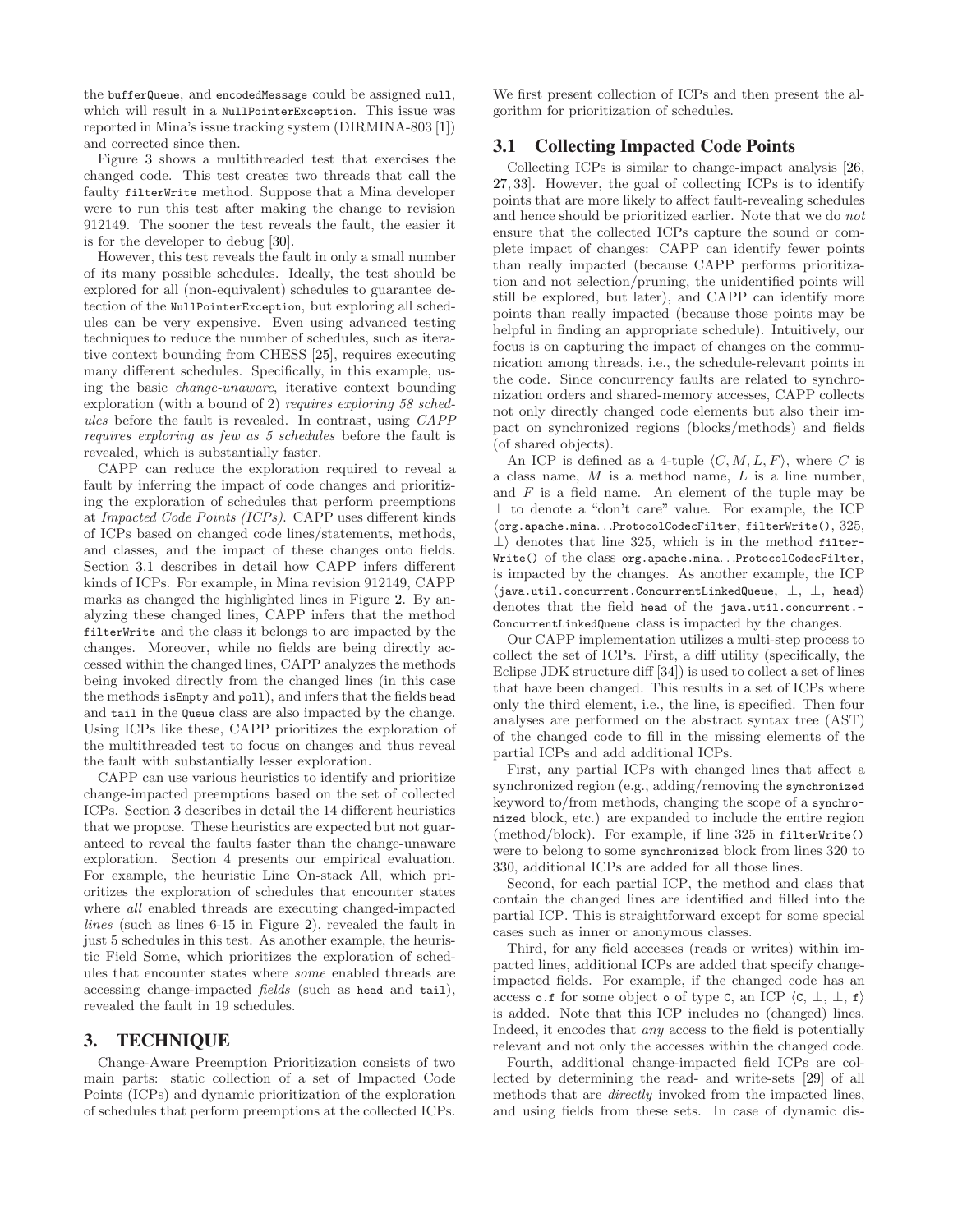patch, our implementation does not compute any precise call graph but simply approximates the set of callees using the statically declared type of the receiver objects.

#### **3.2 Algorithm**

CAPP uses the statically collected ICPs to dynamically prioritize the exploration of a multithreaded regression test. Figure [4](#page-3-0) shows the pseudo-code of the algorithm used to perform the prioritized exploration. The algorithm takes as inputs the test to be explored and a set of ICPs. The algorithm also has two parameters—prioritization mode and ICP match mode—that identify which heuristic to use (or none if BASIC). The possible values for these modes are listed at the top and are explained later in this section.

The algorithm uses the Tran pair to represent a transition that consists of a State and a Thread that can be executed in that state. The main data structures of the algorithm are toExplore and nextToExplore, which are both sets of transitions, to be explored either in the current iteration or in the next iteration, respectively. Typically these structures would be stacks (for the depth-first search strategy), queues (for the breadth-first search strategy), or priority queues (for search strategies like iterative context bounding that use other prioritization in addition to CAPP). Our algorithm is orthogonal to the search strategy and does not presume any particular strategy. The algorithm also works for both stateful exploration (where explored tracks the explored states) and stateless exploration. For example, our ReEx tool applies the iterative context bounding prioritization strategy from CHESS [\[25\]](#page-10-4).

The algorithm starts by initializing the data structures. The toExplore set is initialized with the enabled transitions of the initial state of the test, and the nextToExplore set is initialized to the empty set. The main exploration loop starts after the initialization and continues as long as toExplore is not empty. In each iteration of the main loop, a transition is selected and removed from the toExplore set. The state of the selected transition is reestablished (e.g., by restoring the state in JPF or re-executing the code in ReEx), and the thread of the transition is executed on the state to obtain the next state, s'. The algorithm then obtains the transitions that are enabled in s'. At this point, a selection criteria can be used to remove some enabled transitions from the enabled set.

The core part of the algorithm is the call to the function partitionPrioritized in line [33.](#page-3-1) This function partitions the enabled transitions into those that CAPP prioritizes for the current iteration and those it postpones for the next iteration, which it adds to toExplore and nextTo-Explore, respectively. The partitioning is configured by the prioritization mode and the ICP match mode, described in Section [3.2.1.](#page-3-2) At the end of the main exploration loop, the algorithm checks whether the toExplore set is empty; if so, the transitions from the nextToExplore set are moved into the toExplore set to begin the next iteration of the CAPP exploration. This is repeated until the entire state space has been explored. However, it would be also possible to stop the loop after one or more iterations, which would result in selection rather than prioritization of schedules.

#### <span id="page-3-2"></span>*3.2.1 Modes*

The algorithm takes two parameters, for the prioritization mode and for the ICP match mode. The prioritization mode

- 1 // Parameters
- <sup>2</sup> enum PrioritizationMode { BASIC, ALL, SOME }
- 3 enum ICPMatchMode { CLASS, CLASS\_ON\_STACK,
	- METHOD, METHOD\_ON\_STACK,
- 5<br>6 PrioritizationMode pMode:<br>6 PrioritizationMode pMode:
- 6 PrioritizationMode pMode;<br>7 ICPMatchMode mMode: ICPMatchMode mMode:
- 
- // Exploration state
- class Tran { State state; Thread thread; }
- 10 Set (Tran) toExplore; Set (Tran) nextToExplore; Set (State) explored;
- 11 // Inputs
- 12 Test test; Set $\langle \text{ICP} \rangle$  impactedCodePoints;
- 13 PassOrFail explore() {
- initializeExploration(test);
- <sup>15</sup> return performExploration();
- 16 }
- 
- 17 **void** initializeExploration() {<br>18 State  $s_{init}$  = initial state for test;
- 19 toExplore = { $\text{Tran}(s_{init}, t) | t \in \text{enabeledThread}(s_{init})$ };
- ${\small \begin{array}{l} 20 \quad \text{nextToExplore} = \text{explored} = \{\}; \end{array}}$
- 21 }
- 
- 22 PassOrFail performExploration() {<br>23 while (toExplore  $\neq \{\}$ ) { while (toExplore  $\neq$  {}) {
- $24$  Tran current = pickOne(toExplore);
- 25 toExplore = toExplore  $-$  { current };<br>26 restore current state:
- 
- 26 restore current.state;<br>27 State s' = execute c 27 State s' = execute current.thread on current.state;<br>28 if (s'  $\notin$  explored) {
- if (s'  $\notin$  explored) {
- <sup>29</sup> if (s' is errorState) return FAIL;
- 30 Set $\langle$ Tran $\rangle$  enabled = {Tran(s', t') | t'  $\in$  enabledThreads(s')};
- $31$  enabled = enabled − trans that satisfy some pruning condition
	- such as partial order reduction;
- 32 Set $\langle$ Tran $\rangle$  prioritized
- 33  $=$  partitionPrioritized(enabled, current.thread);<br>34  $\qquad \qquad$  to Explore  $=$  to Explore  $\cup$  prioritized;
- <span id="page-3-1"></span>toExplore = toExplore ∪ prioritized;
- 35 nextToExplore = nextToExplore ∪ ( enabled − prioritized );
- 36 **if (STATEFUL)** explored = explored  $\cup$  { s' };
- 37 }
- 38 **if** (toExplore ==  $\{\}\$ ) {<br>39 toExplore = nextToExplore;
- 40 **nextToExplore** = {};
- 41 }
- 42 }
- 43 return PASS:
- 44 }
- 45 Set (Tran) partitionPrioritized(Set (Tran) trans, Thread current) {
- 46 if (pMode  $==$  BASIC) // prioritization not performed 47
- return trans; 48 if ( $\sharp$  t ∈ trans : t.thread == current) // preemption not possible return trans:
- <span id="page-3-4"></span><span id="page-3-3"></span>return trans;
- 50 Set $\langle$ Tran $\rangle$  impacted = matchICPs(trans);<br>51 if (pMode == ALL)  $if (pMode == ALL)$
- $52$  if (impacted  $==$  trans) return trans;
- <sup>53</sup> else return { pickOne(trans − impacted) };
- 54 else //  $(pMode == SOME)$
- 55 if (impacted  $\neq \{\}$ ) return trans;
- 56 else return  $\{ t \in \text{trans} \mid t.\text{thread} == \text{current} \};$
- 57 }
- 58 Set (Tran) matchICPs(Set (Tran) trans) {
- 59  $Set\langle Tran\rangle$  matches  $=\{\};$
- 
- 60 **for** (tran ∈ trans) {<br>61 **Instruction pc** = tran.thread.pc;
- 62 StackTrace st = tran.thread.stackTrace;
- 63 for (icp  $\in$  impacted CodePoints) {
- 64 if  $((mMode == CLASS \land pc.class == cop.class)$ 65  $∨\ (mMode == CLASS\ ON\ STACK \land icp\ cis \in st)$ 
	-
- 66  $\lor$  (mMode == METHOD  $\land$  pc. $\langle$ cls, meth $\rangle$  == icp. $\langle$ cls, meth $\rangle$ ) 67  $\lor$  (mMode == METHOD\_ON\_STACK  $\land$  pc. (cls, meth)  $\in$  st)
- 68  $\lor$  (mMode == LINE  $\land$  pc. (cls, meth, ln) == icp. (cls, meth, ln))
- 69  $\lor$  (mMode == LINE\_ON\_STACK  $\land$  pc. (cls, meth, ln)  $\in$  st)
- 70  $∨$  (mMode == FIELD  $∧$  pc.instr is fieldInstr
- 71  $\wedge$  pc.  $\langle$ cls, fld $\rangle$  == icp.  $\langle$ cls, fld $\rangle$ ))
- $72$  matches = matches ∪ { tran };
- 73 }
- $\frac{74}{75}$ return matches;
- 76 }

<span id="page-3-0"></span>Figure 4: Exploration Prioritization Algorithm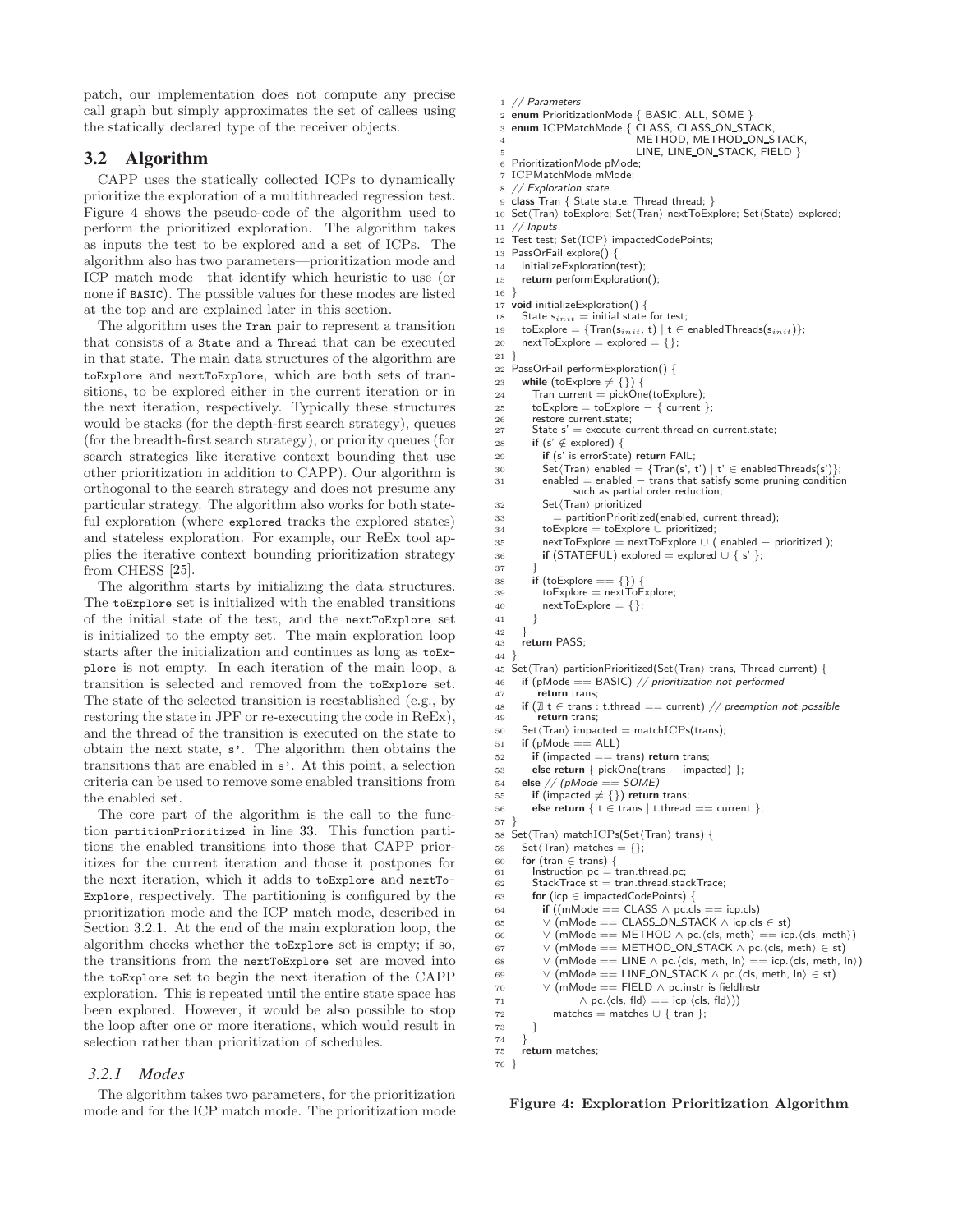can be BASIC (no prioritization), ALL, or SOME. It stipulates the conditions under which enabled transitions are kept for the current iteration (or postponed for the next iteration):

- ALL (A) keeps all of the transitions if they are *all* executing a change-impacted point in the code (as determined by the ICPs). Otherwise, if one or more transitions are not executing a change-impacted point, only one of them is kept. The intuition behind this mode is to prioritize preemptions *only among* threads that are executing change-impacted code, and to ignore the threads that are not executing change-impacted code until they reach such code (or become disabled).
- SOME (S) keeps all of the transitions if there *exists* at least one transition in the set that is executing a changeimpacted point in the code. Otherwise, if no transition is executing a change-impacted point, only the transition of the currently executing thread is kept. The intuition behind this mode is to prioritize preemptions *between* threads that are executing change-impacted code and other threads that are not.

Note that both modes perform prioritization only if a preemption is possible, as shown in lines [48](#page-3-3)[-49.](#page-3-4) If a preemption is not possible, all the enabled transitions are returned. Also note that the prioritization mode relies on the ICP match mode to decide which transitions/threads are executing change-impacted code.

There are seven ICP match modes that determine whether a transition is executing changed-impacted code, based on the impactedCodePoints set of collected ICPs. The match modes compare the program counter (i.e., the currently executing line/statement that belongs to some method in some class) and potentially stack trace (which has several program counters based on the call chain) of a transition/thread being executed with the collected ICPs:

- CLASS (C) checks if the class of the program counter matches the class of an ICP.
- CLASS\_ON\_STACK (CO) checks if the stack trace contains a class specified in an ICP.
- METHOD (M) checks if the method of the program counter matches a method specified in an ICP.
- METHOD\_ON\_STACK (MO) checks if the stack trace contains a method specified in an ICP.
- LINE (L) checks if the line matches a line specified in an ICP.
- LINE\_ON\_STACK (LO) checks if the stack trace contains a line specified in an ICP.
- FIELD (F) checks if a field being accessed at a program counter (if any) matches a field specified in an ICP.

The combination of two (non-BASIC) prioritization modes and seven ICP match modes results in 14 different heuristics with which Change-Aware Preemption Prioritization can be instantiated. We refer to the heuristics using the respective ICP match mode and prioritization mode. For example, LS is the *Line Some* heuristic that uses the LINE match mode and the SOME prioritization mode, and COA is the *Class Onstack All* heuristic that uses the CLASS\_ON\_STACK match mode and the ALL prioritization mode.

# <span id="page-4-0"></span>**4. EVALUATION**

The motivation behind CAPP is to reduce the exploration required to detect multithreaded regression faults. We designed and performed experiments to determine whether CAPP heuristics can indeed reduce the exploration cost to detect such faults. We also compare the heuristics and analyze their effectiveness across stateful/stateless exploration and default/randomized search orders. The evaluation was conducted in the context of 15 multithreaded faults from a set of Java programs. We next present the implementations of CAPP that we use in the experiments, the artifacts on which we performed the experiments, the experimental setup, analysis of the results, and threats to validity.

#### **4.1 Implementations**

We implemented CAPP, along with all its heuristics, in two frameworks for systematic exploration of multithreaded Java programs, Java PathFinder (JPF) and ReEx. JPF is a widely used, stateful model checker for Java programs [\[36\]](#page-10-16). We implemented CAPP in JPF by customizing the existing SimplePrioritySearch to prioritize the search using CAPP. ReEx is a stateless exploration framework for Java programs that we developed using bytecode instrumentation. We developed a custom SchedulingStrategy in ReEx to control the search order using CAPP. The basic search strategy in JPF is (unbounded) depth first, while in ReEx it is the iterative context bounded from CHESS (with bound of 2) [\[25\]](#page-10-4).

## **4.2 Artifacts**

We conducted our experiments on 15 multithreaded faults in Java programs. Table [1](#page-5-0) provides more information about each of the faults and the programs in which those faults were detected. For each of the faults, we collected two versions of the program, a *correct* version without the fault and a *buggy* version with the fault. For each of the faults, we also collected a multithreaded test that passed on the correct version and failed on the buggy version. For many of the programs such a test was included in the test suite. In cases where such a test was not available, we created the appropriate test based on the information gained from the corresponding bug report. Further, some of the tests provided with the programs could be configured with the number of threads to be used. In such instances, we used a small number of threads that revealed the fault. This is in line with standard practice; developers are usually encouraged to write simple unit tests that check a particular property. It is also the rationale behind techniques like CHESS [\[25\]](#page-10-4) which detects faults with the smallest number of possible preemptions.

The statistics shown in Table [1](#page-5-0) are for the buggy version of the programs on which the experiments were conducted. The correct versions were only used to obtain the initial diffs from which the ICPs for the buggy version were computed. The first 8 programs and their faults were obtained from the Software Infrastructure Repository (SIR) [\[11\]](#page-10-23). Each of these programs had one fault. We asked two graduate students to fix these faults to obtain the correct versions. The remaining 7 faults were obtained from various open-source Java projects. The correct and buggy versions for these faults were obtained from the respective project's source repository. The programs vary in size from 52 to 54,872 lines of code, and the size of the changes between the buggy and fixed versions ranges from 2 to 201 ICPs. The table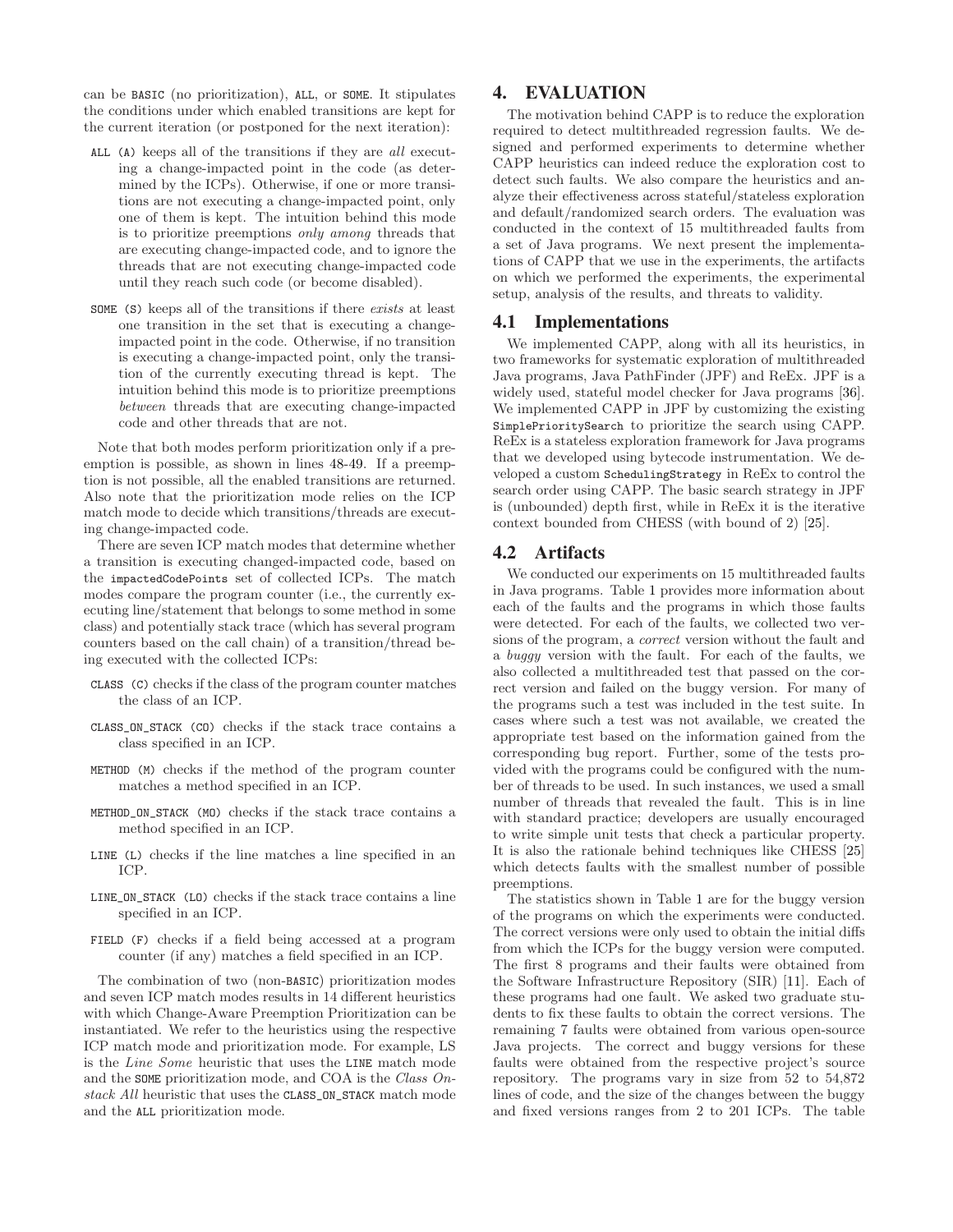|                   | Source                       | Error               | #Threads       | $\pm$ Classes | #Methods | <b>SLOC</b> | #ICP           |
|-------------------|------------------------------|---------------------|----------------|---------------|----------|-------------|----------------|
| Airline           | [35]                         | Assertion violation | 6              | 2             | 18       | 136         | 6              |
| Allocation        | $\sqrt{35}$                  | Assertion violation | 3              | 3             | 22       | 209         | 5              |
| BoundedBuffer     | $\sqrt{35}$                  | Deadlock            | 9              | 5             | 10       | 110         | $\overline{2}$ |
| BubbleSort        | $\sqrt{35}$                  | Assertion violation | 4              | 3             | 15       | 89          | 4              |
| Deadlock          | $\sqrt{35}$                  | Deadlock            | 3              | 4             | 4        | 52          | 3              |
| ReadersWriters    | [35]                         | Deadlock            | 5              | 6             | 19       | 154         | $\overline{2}$ |
| ReplWorkers       | $\sqrt{35}$                  | Deadlock            | 3              | 14            | 45       | 432         | $\overline{2}$ |
| RAXextended       | [35]                         | Assertion violation | 6              | 11            | 23       | 166         | $\overline{2}$ |
| Groovy            | $\left\lceil 32\right\rceil$ | Deadlock            | 3              | 607           | 6399     | 54872       | 60             |
| $\rm Lang$        | $^{2}$                       | Assertion violation | 3              | 215           | 4422     | 48369       | 3              |
| Mina              |                              | Assertion violation | 3              | 341           | 3188     | 34804       | 36             |
| Pool1             | $\overline{3}$               | Assertion violation | 3              | 51            | 688      | 10042       | 148            |
| Pool <sub>2</sub> | 41                           | Assertion violation | 3              | 35            | 371      | 4473        | 201            |
| Pool <sub>3</sub> | 51                           | Deadlock            | $\overline{2}$ | 51            | 706      | 10802       | 29             |
| Pool4             | unreported fault             | Deadlock            | 3              | 51            | 705      | 10783       | 47             |

<span id="page-5-0"></span>Table 1: Subject Regression Faults and Programs Statistics

also shows the type of error that was detected in each program. The assertion violations detected were all caused by dataraces or atomicity violations.

#### **4.3 Setup**

We conducted two sets of experiments with each implementation of CAPP. The first set of experiments measure the savings in terms of exploration cost that is achieved by using the CAPP heuristics compared to the basic exploration strategy of the respective exploration framework. Note that the basic exploration strategy naturally imposes a particular default search order on one exploration, e.g., in JPF depthfirst strategy explores transitions enabled from a state in the order of the thread id of the transitions. However, a previous study has shown that exploration savings attributed to heuristics are often a function of the search order rather than the heuristic itself [\[13\]](#page-10-30). To evaluate the effect of the search order, we conducted a second set of experiments with randomized search orders. For these experiments, we chose 50 random seeds and, for each seed, performed a randomized depth-first search similar to [\[12\]](#page-10-31) for basic and heuristic explorations. In total we performed 19,890 explorations which required about a month of computing time to complete.

Note that not all of the artifacts could be used for both frameworks. Specifically, Mina could not be explored using JPF since it uses networking libraries that are currently not modeled by JPF. Also, ReplWorkers, RAXextended, and ReadersWriters could not be explored using ReEx since they are reactive programs where a re-execution/schedule can potentially run infinitely. ReEx currently does not support exploring such programs.

#### **4.4 Measures**

Because the experiments were conducted on multiple computers with different configurations (some experiments were performed on compute clusters), we do not measure exploration cost in real time. This is consistent with previous studies on exploration costs [\[12,](#page-10-31)[13,](#page-10-30)[38\]](#page-10-7). Instead, we measure the costs of exploration in terms of the *number of transitions (new states + visited states - 1) for JPF* and the *number of schedules (re-executions) for ReEx*.

Note that CAPP prioritization does increase somewhat the per-transition or per-schedule real time cost compared to no prioritization, because CAPP checks for an ICP match (function matchICPs in Figure [4\)](#page-3-0). However, for all modes without  $ON\_STACK$ , this check can be rather cheap as it only compares the current program counter with a set of collected

ICPs. In fact, the info can be statically pre-computed and each bytecode labeled with a boolean that indicates whether it is an ICP or not; the dynamic match then just checks the value of one boolean variable. For the modes with ON\_STACK, the check is more expensive as it needs to maintain a stack of values and to compare the current program counter information with those values. Our current CAPP prototypes do not optimize these checks but follow the pseudo-code in Figure [4](#page-3-0) fairly directly.

The additional cost of CAPP over no prioritization is the static analysis for collecting ICPs. Yet again, our prototype does not attempt to minimize this cost, but it can be made rather negligible compared to the cost of exploration of numerous schedules for many multithreaded tests.

#### **4.5 Results for Default Search Order**

We next present and analyze the results of the first set of experiments measuring the savings in exploration that can be achieved by using various CAPP heuristics with the default search order. Tables [2](#page-6-0) and [3](#page-6-1) show the results. The second columns of the tables show the number of transitions/schedules required to detect the fault using the basic, change-unaware exploration provided by JPF/ReEx. The following columns show the speedup (if greater than 1.0) or slowdown (if less than 1.0) obtained by the various CAPP heuristics compared to the basic exploration. The highest speedup achieved for the detection of each fault is highlighted. The last row in both tables shows the geometric mean of the speedups achieved by the various CAPP heuristics for all the faults. Recall from Section [3](#page-2-1) that the heuristic acronyms are built using the ICP match mode and the prioritization mode that define the heuristic. For example the Line On-stack Some (LOS) heuristic uses the LINE\_ON\_STACK ICP match mode and the SOME prioritization mode. We use the results presented in these tables to address the first three research questions presented in Section [1.](#page-0-0)

#### *4.5.1 RQ1: Exploration Cost*

For stateful JPF exploration, the average reductions in exploration cost range from 1.0x for COS and MOS to 2.7x for MA, with the only average cost increases being 0.8x for LOS. For stateless ReEx exploration, the average reductions range from 1.5x for COS to 5.3x for LOA, with no average cost increases. Looking at individual faults, all the heuristics reduce cost in the detection of majority of the faults. For stateful JPF exploration, the greatest speedup of 37.8x was obtained by COA for detecting the RAXextended fault, and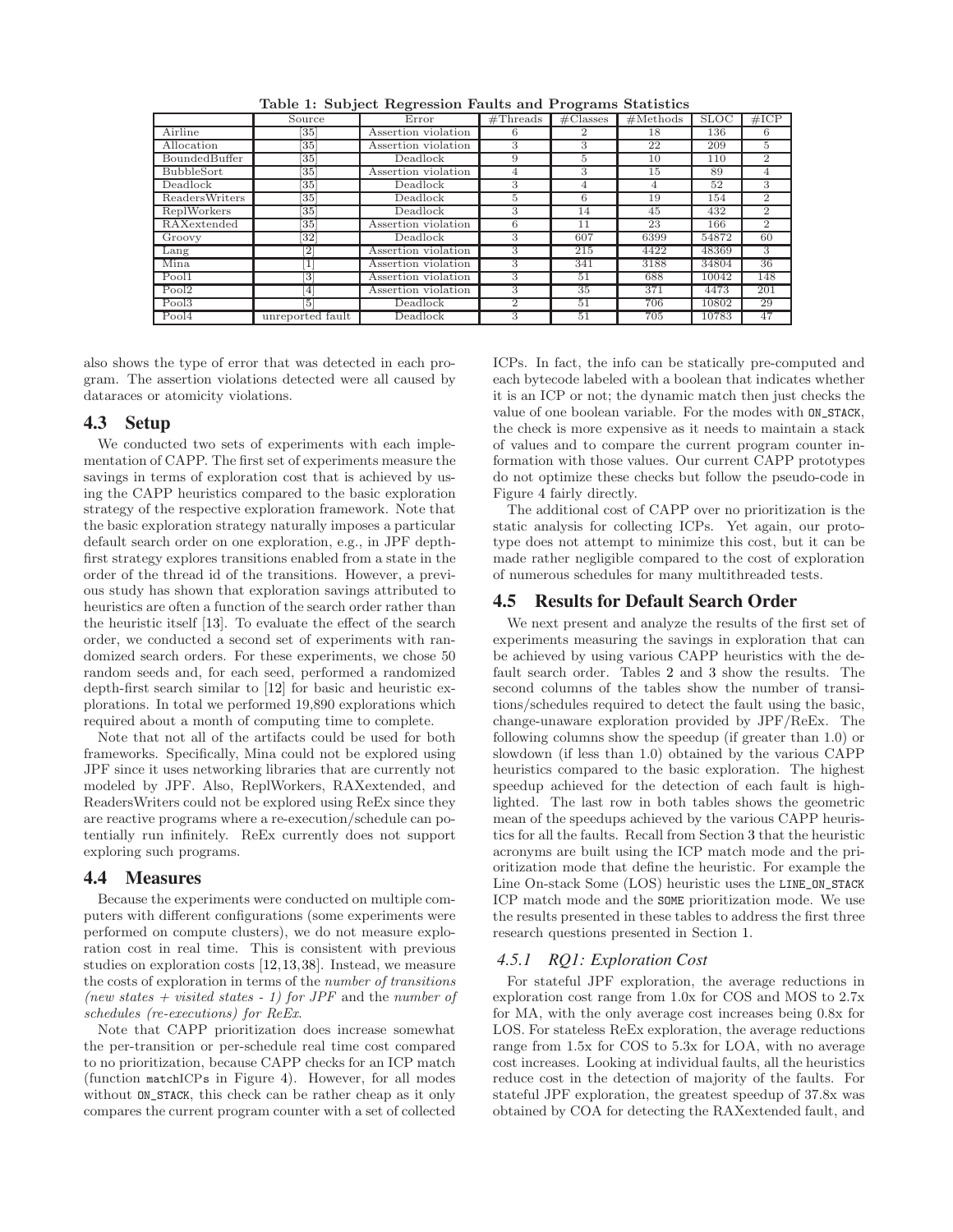<span id="page-6-0"></span>Table 2: Default search order results for JPF

|                   | Basic | СA   | $_{\rm CS}$ | COA     | $\cos$ | МA   | MS  | MOA        | MOS | LΑ               | LS. | LOA  | LOS  | FA   | $_{\rm FS}$ |
|-------------------|-------|------|-------------|---------|--------|------|-----|------------|-----|------------------|-----|------|------|------|-------------|
| Airline           | 1328  | 1.0  | 1.0         | 0.1     | 1.0    | 1.0  | 0.9 | 1.0        | 1.0 | 1.0              | 0.9 |      | 1.0  | 1.3  | 1.0         |
| Allocation        | 1573  | 1.1  | 1.0         | 1.1     | 1.0    | 1.1  | 1.0 | <b>L.J</b> | 1.0 | 1.0              | 0.4 | 1.0  | 0.4  | 4.1  | 1.0         |
| BoundedBuffer     | 1391  | 1.4  | 1.1         | 1.4     | 1.0    | 1.4  | 1.1 | 1.4        | 1.0 | 1.8              | 1.5 | 0.9  | 1.5  | 1.8  | 1.5         |
| <b>BubbleSort</b> | 3880  | 1.2  | 1.0         | 1.2     | 1.0    | 0.9  | 1.1 | 2.6        | 1.0 | 0.9              | 1.1 | 2.6  | 1.0  | 3.2  | 1.1         |
| Deadlock          | 81    | 1.0  | 1.0         | 0.6     | 1.0    | 1.0  | 1.0 | 1.0        | 1.0 | 1.0              | 1.5 | 1.0  | 1.5  | 3.5  | 1.8         |
| ReadersWriters    | 1545  | 1.1  | 0.7         | 1.0     | 1.0    | 3.4  | 0.3 | 3.0        | 0.3 | $\overline{1.3}$ | 0.4 | 1.3  | 0.4  | 3.3  | 0.2         |
| ReplWorkers       | 5003  | 0.8  | 1.2         | 7.4     | 1.2    | 7.0  | 1.3 | 6.8        | 1.2 | 7.9              | 4.8 | 7.9  | 4.8  | 2.8  | 4.8         |
| RAXextended       | 31987 | 0.6  | 2.9         | 37.8    | 0.8    | 0.6  | 2.9 | 0.6        | 0.8 | 1.1              | 1.9 | 1.1  | 0.5  | 1.7  | 5.9         |
| Groovy            | 6721  | 11.6 | 1.0         | 11.6    | 1.0    | 11.6 | 1.0 | 11.6       | 1.0 | 11.6             | 1.0 | 11.6 | 1.0  | 11.6 | 1.0         |
| Lang              | 1268  | 1.5  | 1.1         | $1.5\,$ | 1.1    | 1.5  | 1.1 | 1.5        | 1.1 | $\overline{1.7}$ | 1.8 | ı.   | 1.8  | 1.5  | 1.1         |
| Pool1             | 2978  | 6.6  | 2.0         | 2.8     | 1.0    | 7.2  | 2.3 | 2.8        | 1.0 | 1.2              | 2.2 | 1.2  | 1.9  | 1.0  | 0.7         |
| Pool <sub>2</sub> | 5077  | 6.4  | 1.4         | 3.1     | 1.0    | 8.7  | 4.9 | 3.1        | 1.0 | 29.4             | 6.7 | 35.5 | 1.1  | 1.4  | 2.7         |
| Pool3             | 507   | 2.6  | 1.2         | 1.6     | 1.0    | 1.8  | 1.2 | 1.8        | 1.0 | 2.6              | 0.2 | 2.6  | 0.02 | 5.1  | 0.3         |
| Pool4             | 9327  | 4.8  | 1.8         | 2.9     | 1.0    | 30.0 | 8.3 | 15.0       | 2.8 | 0.8              | 1.5 | 1.0  | 1.4  | 0.8  | 9.8         |
| Geom. Mean        |       | 1.9  | 1.2         | 2.4     | 1.C    | 2.7  | 1.4 | 2.4        | 1.0 | 2.0              | 1.2 | 2.2  | 0.8  | 2.4  | 1.4         |

<span id="page-6-1"></span>

| Table 3: Default search order results for ReEx |  |  |  |
|------------------------------------------------|--|--|--|
|                                                |  |  |  |

|                   | Basic | СA     | CS               | COA    | COS           | ΜA     | MS              | МОА    | MOS  | LΑ     | LS            | LOA    | LOS     | FΑ     | FS    |
|-------------------|-------|--------|------------------|--------|---------------|--------|-----------------|--------|------|--------|---------------|--------|---------|--------|-------|
| Airline           | 44312 | 1.0    | 1.0              | 1.0    | 1.0           | 13.4   | 1.0             | 13.5   | 1.0  | 13.4   | 1.0           | 13.5   | 1.0     | 2.2    | 1.0   |
| Allocation        | 4101  | 1.0    | $\overline{0}$ . | 1.0    | 1.0           | 1.0    | 1.0             | 0.1    | 1.0  | 0.4    | 0.6           | 0.4    | 0.6     | 512.6  | 1.0   |
| BoundedBuffer     | 1329  | 22.2   | 4.5              | 22.2   | 4.5           | 22.2   | 4.5             | 22.2   | 4.5  | 34.1   | 4.5           | 34.1   | 4.5     | 13.3   | 4.5   |
| BubbleSort        | 5179  | 1294.8 | . . 1            | 1294.8 | 1.            | 1294.8 | 1.1             | 1294.8 | 1.1  | 1294.8 | 1.1           | 1294.8 | 1.      | 1294.8 | 1.1   |
| Deadlock          |       | 1.2    | 0.6              | 1.2    | 0.6           | 1.2    | 0.6             | 1.2    | 0.6  | 1.2    | 0.8           | 1.2    | 0.8     | 1.5    | 2.0   |
| Groovy            | 19    | 1.0    | 0.4              | 1.0    | 0.4           | 1.0    | 0.4             | 1.0    | 0.4  | 1.0    | 0.4           | 1.0    | 0.4     | 0.6    | 0.7   |
| Lang              |       | 2.3    | 3.0              | 2.3    | 3.0           | 2.3    | 3.0             | 2.3    | 3.0  | 2.3    | 3.0           | 2.3    | 3.0     | 2.3    | 3.0   |
| Mina              | 58    | 0.6    | 3.1              | 0.9    | 2.9           | 0.7    | 2.6             | 0.6    | 3.9  | 0.7    | 2.6           | 11.6   | 8.3     | 0.6    | 3.1   |
| Pool1             | 6463  | 4.4    | 8.7              | 1.2    | 8.0           | 30.6   | 22.6            | 1.2    | 8.0  | 119.7  | 113.4         | 10.6   | 22.0    | 1.3    | 8.0   |
| Pool <sub>2</sub> | 98    | 0.3    | $^{2}$           | 0.1    | $\sim$<br>1.3 | 0.4    | 1.4             | 0.1    | 1.3  | 16.3   | 3.6           | 12.3   | $1.6\,$ | 2.3    | 8.2   |
| Pool3             |       | 2.0    | 1.0              | 1.0    | 1.0           | 2.0    | 1.0             | 1.0    | 1.0  | 0.5    | 1.0           | 0.5    | 1.0     | 0.5    | 1.0   |
| Pool4             | 13593 | 6.3    | 15.7             | 2.0    | .             | 17.8   | 31.9            | 121.4  | 16.1 | 1.0    | 15.3          | 1.0    | 0.9     | 1.1    | 199.9 |
| Mean<br>Geom.     |       | 3.1    | . . 9            | 2.3    |               |        | <u>.</u><br>2.1 | 3.8    | 1.9  | 5.1    | $\sim$<br>2.4 | 5.3    |         | 4.3    | 3.1   |

the greatest slowdown of 0.02x was obtained by LOS for detecting the Pool3 fault. For stateless ReEx exploration, the greatest speedup of 1294.8x was obtained by the ALL prioritization mode based heuristics for detecting the BubbleSort fault, and the greatest slowdown of 0.1x was obtained by MOA for detecting the Pool2 fault.

*The CAPP heuristics do reduce exploration costs on average, ranging from 1.0x to 5.3x. Only 1 instance (out of 28) increase costs on average with 0.8x.*

#### *4.5.2 RQ2: Comparison of Heuristics*

For JPF, grouping the heuristics by the ICP match mode, METHOD heuristics perform the best, followed by FIELD heuristics, and only the METHOD\_ON\_STACK and LINE\_ON\_STACK heuristics have average slowdowns. For ReEx, LINE heuristics perform the best, followed by FIELD heuristics, with the worst being CLASS\_ON\_STACK heuristics. Grouping the heuristics by prioritization mode, each ALL heuristic outperforms its corresponding SOME heuristic for both JPF and ReEx.

*Heuristics based on the* FIELD *ICP match mode perform better than heuristics based on the other ICP match modes. Heuristics based on the* ALL *prioritization mode perform better than heuristics based on the* SOME *prioritization mode.*

#### *4.5.3 RQ3: Stateful vs Stateless Exploration*

The CAPP heuristics achieve speedups for both stateful and stateless explorations, but on average the speedups are greater for stateless exploration. There are also a few other differences between the performance of the heuristics across stateful and stateless exploration. While MA (with 2.7x speedup) is the best heuristic on average for stateful exploration, LOA (with 5.3x speedup) is the best heuristic on average for stateless exploration. While stateful exploration has two heuristics with average slowdowns (MOS and LOS), none of the stateless heuristics have average slowdown. Grouping the heuristics by prioritization mode, the ALL heuristics outperform the corresponding SOME heuristics for both stateful and stateless exploration. However, grouping heuristics by ICP match mode, METHOD is the best for stateful exploration, while LINE is the best for stateless exploration. FIELD performs consistently well for both stateful and stateless exploration.

*The CAPP heuristics achieve greater reduction in exploration costs for stateless exploration.* ALL *and* FIELD *heuristics perform well for both stateful and stateless exploration.*

While the default strategy in JPF is depth-first search (DFS), we also evaluated CAPP with the breadth-first search (BFS) strategy. The absolute numbers of transitions required to detect the faults were orders of magnitude larger for BFS than for DFS. However, BFS with the CAPP heuristics still performed better than Basic BFS and, in fact, achieved around twice as high average cost reduction than achieved for DFS with CAPP over Basic DFS.

#### **4.6 Results for Randomized Search Order**

Tables [4](#page-7-0) and [5](#page-8-0) show the results of the second set of experiments with 50 seeds that randomize the default search order [\[12\]](#page-10-31). For each fault, we show box plots for the randomized basic and randomized CAPP heuristic explorations, comparing the distributions of transitions/schedules that are explored to detect the fault. Each box plot shows the median, upper and lower quartile values, the max and min values not outside the 1.5 times inter-quartile range from their quartile values, and the outliers outside that range. Note that each y-axis is normalized such that the 100 mark is the median of the randomized basic exploration, and all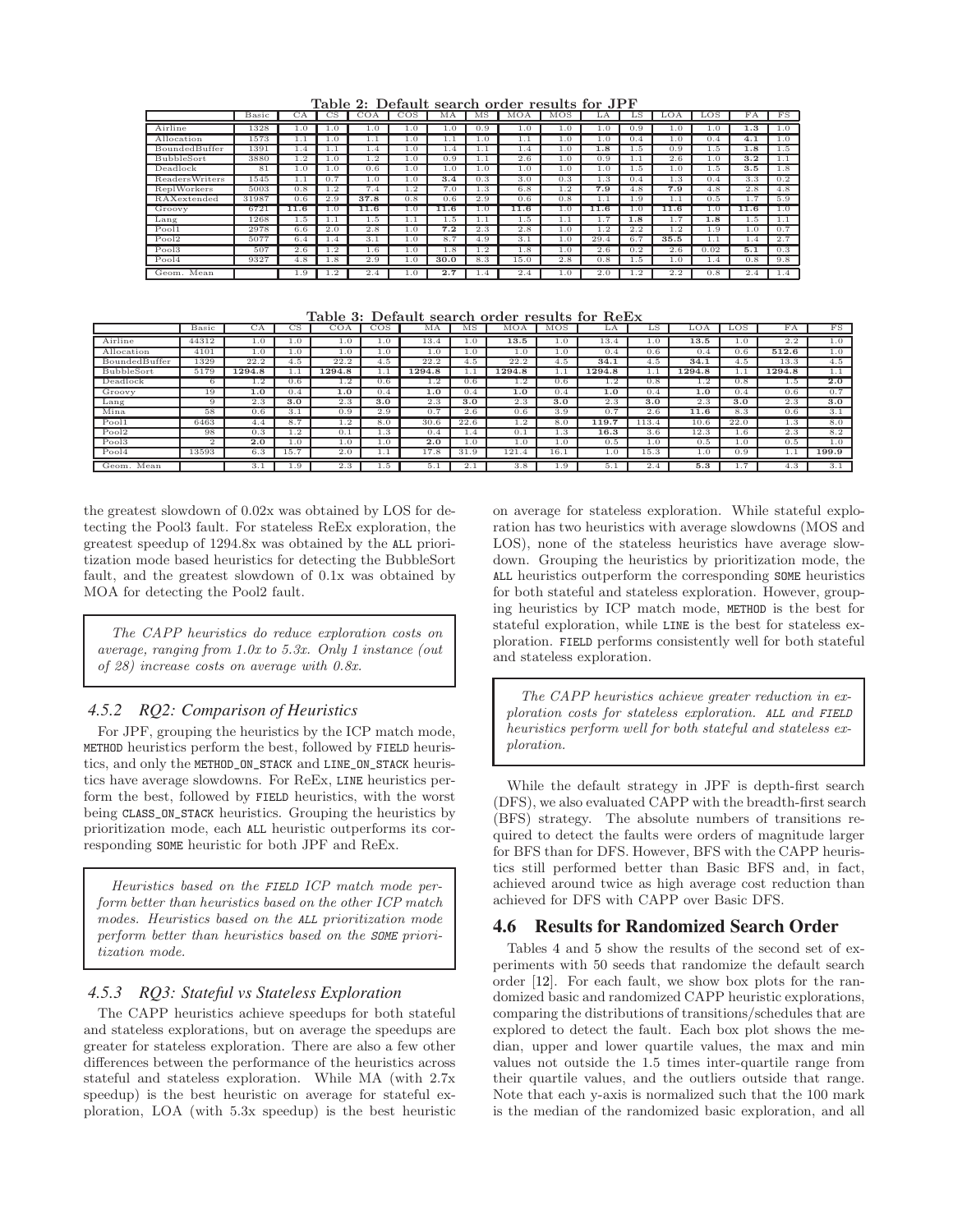

<span id="page-7-0"></span>Table 4: Randomized search order results for JPF

other values are divided by that median. We also include a reference line (Default) that shows the number of transitions/schedules that the basic exploration with the (nonrandomized) default search order explored to detect the fault (i.e., the values from the second column of tables [2](#page-6-0) and [3\)](#page-6-1); when the line is missing, it is above the limit. Following the methodology recommended by Arcuri and Briand [\[6\]](#page-10-32), we performed pairwise Mann-Whitney U tests and computed Vargha and Delaney's  $\hat{A}_{12}$  non-parametric effect size measure to compare the random search order result distributions for each of the heuristics with basic. Tables [6](#page-9-0) and [7](#page-9-1) show the computed p-values and  $\hat{A}_{12}$  values.

#### *4.6.1 RQ4: Default vs Random Search Order*

A heuristic can be considered to perform better than basic with high confidence if its p-value is less than 0.05 and its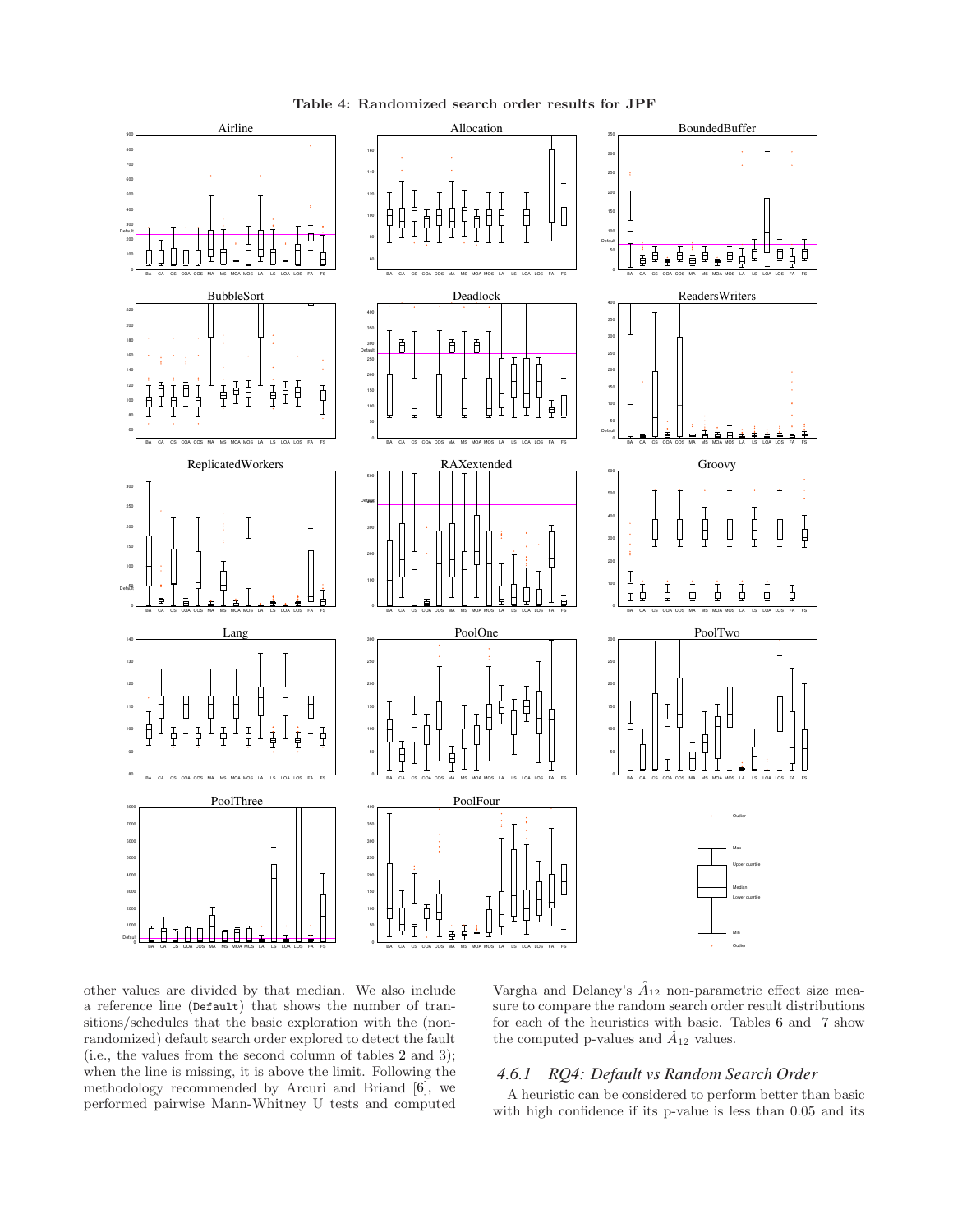

<span id="page-8-0"></span>Table 5: Randomized search order results for ReEx

 $\hat{A}_{12}$  is greater than 0.5. As noticed with the default search order, majority of the heuristics for both stateful JPF and stateless ReEx exploration do perform better than basic. The best heuristics for JPF (MA) and ReEx (LOA) with the default search order, continue to be the best for random search order. Grouping heuristics by the ICP match mode, METHOD\_ON\_STACK and LINE\_ON\_STACK heuristics perform well for JPF, and LINE heuristics perform well for ReEx, which is contrary to the default search order results. Grouping heuristics by prioritization mode, ALL heuristics continue to do better than SOME heuristics..

*The results for random search order confirm all the results for default search order (e.g., in terms of best heuristics and best prioritization modes), except that the ICP match modes that are the best for default search order are not the best for random search order.*

# **4.7 Threats to Validity**

Internal threats We conducted our experiments using the default settings of JPF (version 5.0pre2) and ReEx systematic exploration frameworks. During the course of our study, we found two bugs in JPF, which we have corrected on our local copy. To the best of our knowledge, there are no other bugs in the frameworks that would affect our results. However, changing the settings could affect the results.

External threats The artifacts that we perform our experiments on were collected from a variety of sources and are diverse in terms of the statistics that we show in Table [1.](#page-5-0) The artifacts that we collected from SIR [\[35\]](#page-10-24) have all been used in previous experiments, and the other artifacts are from widely used open-source projects. However, we cannot guarantee that they form a representative sample of multithreaded Java programs. To mitigate the limitation of using one particular exploration framework and search order, we evaluated CAPP with two different exploration frameworks,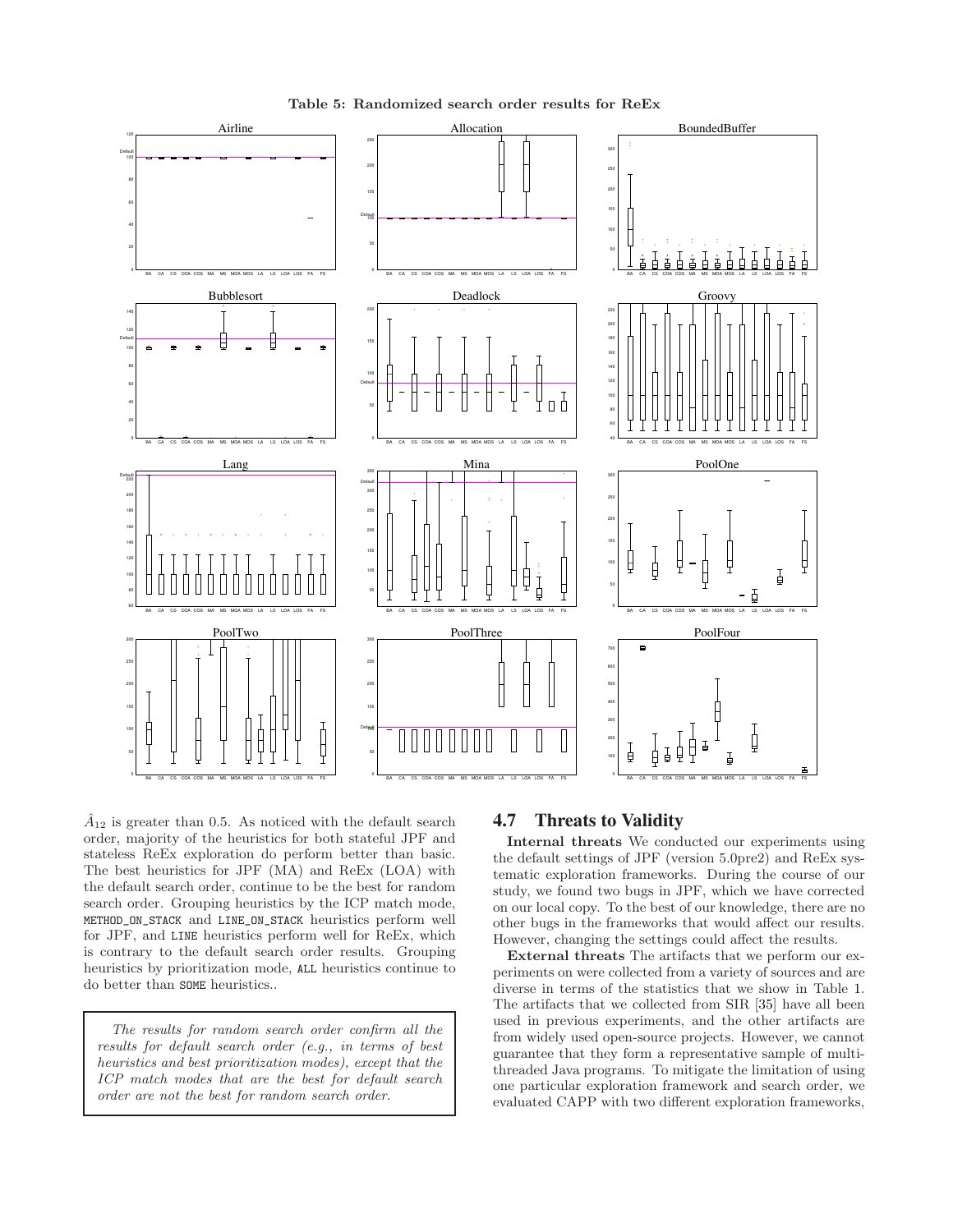<span id="page-9-0"></span>Table 6: Summary of randomized search order results for JPF

|         |        |        |        | ____<br>____ |        | _____              | _____  |        | _____  | ______<br>_____ |        |        |              |        |
|---------|--------|--------|--------|--------------|--------|--------------------|--------|--------|--------|-----------------|--------|--------|--------------|--------|
|         | ◡bold  | ىب     | ◡◡bold | $\cos$       | 111T   | JVI 2              | MOA    | MOS    | ⊥∴     | ப               | LUA.   | ച∪ാ    | .            |        |
| ə-value | 0.0661 | 0.0655 | 0.0283 | 0.0607       | 0.0001 | 1.0101<br><u>.</u> | 0.0001 | 0.0161 | 0.0001 | 0.0703          | 0.0001 | 0.0351 | 0.0046       | 0.000' |
|         | 0.5306 | 0.5307 | 0.5365 | 0.5313       | 0.6411 | 0.5205             | 0.6082 | 0.5401 | 0.6299 | 0.5302          | 0.6109 | 0.5351 | --<br>0.0411 | 0.5563 |

<span id="page-9-1"></span>

|            |        | CH CH.<br>ాం | ' JO A | COS            | $\sqrt{2}$<br>IVI P | .r.c<br>IVI O | MOA    | MOS    | LΡ     | $\overline{a}$ | LOA    | LOS    | .      |        |
|------------|--------|--------------|--------|----------------|---------------------|---------------|--------|--------|--------|----------------|--------|--------|--------|--------|
| p-value    | 0.0249 | 0.5653       | 0.0267 | 0.1095         | 0.0054              | 0.0947        | 0.0025 | 0.6015 | J.0012 | $_{0.0012}$    | 0.0001 | 0.0001 | 0.4769 | 0.1770 |
| A 1 9<br>∸ | 0.5346 | 0.4911       | 0.5342 | オワロイ<br>U.4132 | 0.5430              | 0.5258        | J.5467 | 0.4920 | 0.5499 | 0.4499         | 0.5594 | 4296   | 0.4890 | 0.4792 |

with both default and randomized search orders, and with both DFS and BFS for JPF.

Construct threats In our evaluation, we use the number of transitions (for JPF) and the number of schedules (for ReEx) as the measures for exploration cost instead of the real execution time. The reason for this was three fold. First, we performed our experiments across multiple computers with various hardware configurations, hence measuring real execution time across computers would not be a robust measure. Second, previous related studies [\[12,](#page-10-31)[13,](#page-10-30)[38\]](#page-10-7) also use abstract, system-independent measures, such as the number of new states, which correlate with real time. Third, our CAPP prototypes do not optimize for speed as our goal was to evaluate the algorithms before focusing on the implementation.

Conclusion threats The number of random explorations (50) that we performed for each artifact and heuristic may not be sufficient to accurately characterize real distribution of the random explorations.

## **5. RELATED WORK**

Many techniques have been developed for improving regression testing of sequential code. Test selection [\[17,](#page-10-9) [37\]](#page-10-10) techniques choose to run only a subset of tests on the new program version. The key challenge is to perform safe selection [\[28\]](#page-10-33), i.e., guarantee that tests that are not selected will not reveal faults. Test prioritization [\[14,](#page-10-11) [20,](#page-10-12) [33,](#page-10-14) [40\]](#page-10-13) reorders (all or only selected) tests to reveal faults faster, thus reducing the time that a developer has to wait to find failing tests. Impact analysis [\[26,](#page-10-19) [27,](#page-10-20) [33\]](#page-10-14) finds (statically or dynamically) which code changes could affect which tests, thus aiding test selection or debugging by pointing out which changes could (not) lead to failing tests. These techniques work well for selecting/prioritizing *among* sequential tests, which are typically short running. However, multithreaded tests are typically long running because they are explored for many different schedules. Hence, when a regression test suite contains multithreaded tests, selecting/prioritizing schedules *within* one test becomes an issue. While the exploration of multiple tests can be easily parallelized, efficiently parallelizing a single exploration is very challenging (e.g., witness many years of the PDMC workshop series). Our work prioritizes the exploration of schedules for a single multithreaded test to reduce the exploration required to detect a fault.

There is also a rich body of work on testing multithreaded code but mostly with *change-unaware* techniques [\[8,](#page-10-0) [10,](#page-10-1) [15,](#page-10-2) [21,](#page-10-3) [25\]](#page-10-4). Most of these techniques conceptually prioritize (or select) schedules to be explored such that faults are found faster (or exploration finishes faster if there are no faults), but the prioritization does not consider code changes. We believe that most of these techniques can be modified to be *change-aware* and that it would provide faster exploration

when code evolves, but in this paper we focused on using CHESS [\[25\]](#page-10-4) as an example stateless technique and JPF as an example stateful technique (with its underlying partial-order reductions). The original work on CHESS [\[25\]](#page-10-4) showed that a large number of concurrent faults can be detected with a small number of preemptions, often up to two. The followup work on preemption sealing [\[7\]](#page-10-34) employs a new scheduling strategy that only allows preemptions around certain program modules to enable modular testing, e.g., to speed up testing of applications that use reliable libraries.

We know of only a few *change-aware* (also called incremental) techniques for systematic testing. The initial work focused on control-intensive properties in model checking [\[9,](#page-10-35) [18,](#page-10-36)[24](#page-10-37)[,31\]](#page-10-38), conceptually reusing results from one run to speed up the next run. Our ISSE technique [\[23\]](#page-10-39) also reuses results from one run to another but for data-intensive properties of sequential, non-deterministic code. The most recent and most related projects are on regression model checking (RMC) [\[38\]](#page-10-7) and improved mutation testing of multithreaded code [\[16\]](#page-10-6). Both projects reuse exploration of one program version to speed up the exploration of the next program version. However, these projects effectively focus on *selection* and attempt to only explore the states that behave differently after a change has been made. Our work differs in that (1) CAPP focuses on *prioritization*, (2) CAPP does not reuse the results from a previous exploration but only exploits changes and their impact, and (3) our evaluation includes real faults and not only mutants. It is likely that exploiting previous exploration can improve CAPP even further, and we plan to explore that in the future.

## **6. CONCLUSIONS AND FUTURE WORK**

Multithreaded code is becoming mainstream, and testing it is gaining importance. Since multithreaded code can display different behaviors with different schedules, testing techniques have to explore many possible schedules to detect faults. Numerous techniques have been proposed for testing multithreaded code, but most of them focus on a single version of the program and are change-unaware. We presented Change-Aware Preemption Prioritization, the first technique that uses change information to prioritize the exploration of a multithreaded regression test to substantially reduce the exploration cost required to detect faults.

Encouraged by these results, we envision several lines of future work for change-aware testing of multithreaded code. CAPP itself can be improved by using an advanced impact analysis to collect ICPs more precisely. Moreover, CAPP performs *only prioritization* and *only across schedules within one test*. The future work should consider a *combination of prioritization and selection*, and it should consider techniques for *prioritization (and selection) across multiple multithreaded tests*. Also, our current experiments consider only